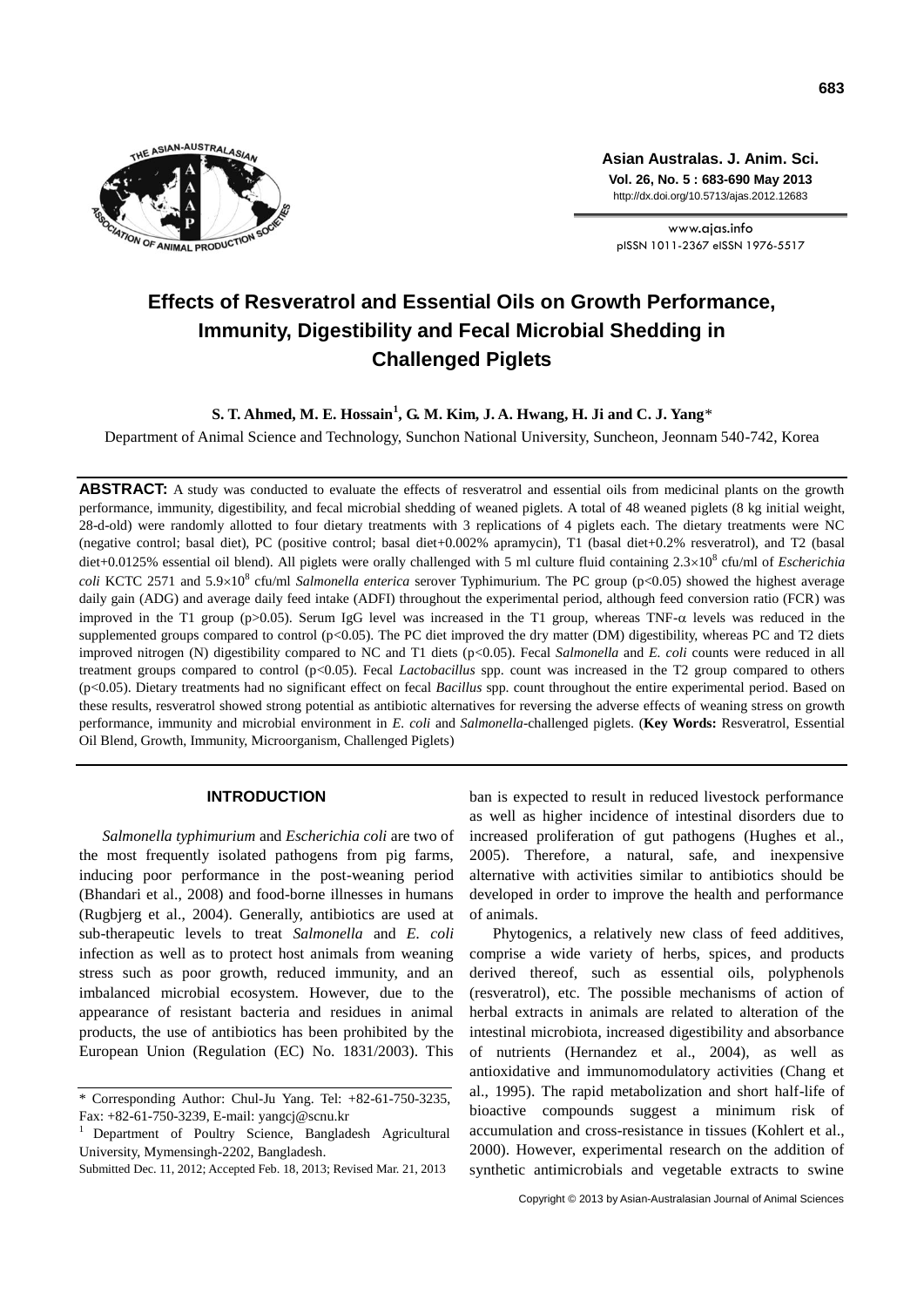diets has shown conflicting results. In this study, two commercial products, ResPig® (containing resveratrol from mulberry and Japanese knotweed) and Biomin PEP (containing oregano, anise, orange peel, and chicory essential oils), were used as phytogenic feed additives. Resveratrol (trans-3,5,4'-trihydroxystilbene) is a stilbenoid, a type of natural polyphenol and aromatic phytoalexin found predominantly in grapes, berries (mulberries), and Japanese knotweed. Trans-resveratrol is found to be stable under 75% humidity and  $40^{\circ}$ C in the presence of air (Baur et al., 2006). It is thought to possess strong antimicrobial activity (Paulo et al., 2010) and has gained wide attention due to its ability to inhibit various animal diseases (Baur et al., 2006). On the other hand, essential oils are volatile, oily liquids that have been used to replace antibiotic supplements in weanling pigs without affecting performance (Cho et al., 2006). Some essential oils display strong antimicrobial activity, selectivity against Gramnegative over Gram-positive bacteria (Lin et al., 2000). De Souza et al. (2008) found no significant interference on the essential oil antimicrobial activity and chemical composition under different heating treatments (room temp. to 120C). Further, most essential oils are classified as Generally Recognized as Safe (GRAS; FDA, 2004). Both of the phytogenics assumed to improve livestock performance as well as may be added to the set of nonantibiotic growth promoters. Therefore, this study evaluated the effects of resveratrol and an essential oil blend made from medicinal plants on growth performance, immunity, nutrient digestibility, and fecal microbial shedding in *E. coli* and *Salmonella enterica* serover Typhimurium challenged piglets.

## **MATERIAL AND METHODS**

## **Animal and experimental design**

A 4-wk experiment was conducted with a total of 48 newly weaned piglets (crossbred ((Landrace×Yorkshire)× Duroc), mean body weight 8 kg, 28 d of age) in order to evaluate the effects of the resveratrol and an essential oil blend as alternatives to antimicrobial feed additives such as apramycin. The piglets were allotted to one of the four dietary treatments in a completely randomized design based on their initial body weight. Each treatment had three replicate pens with four pigs per pen. The dietary treatments included NC (negative control; basal diet), PC (positive control; basal diet+0.002% apramycin), T1 (basal diet+0.2% Respig<sup>®</sup>; containing resveratrol), and T2 (basal diet+0.0125% Biomin<sup>®</sup> PEP; containing essential oil blend). A commercial pellet pig starter diet (Table 1) was used as a basal diet formulated to meet the nutrient requirements recommended by the NRC (1998). Molasses was added at 4.3% level to help in the manufacture of pellets. The piglets

**Table 1.** Ingredients and chemical compositions of the basal diets (starter)

| Item                                             |          |  |
|--------------------------------------------------|----------|--|
| Ingredients (%, as-fed basis)                    |          |  |
| Yellow corn                                      | 45.15    |  |
| Wheat                                            | 23.00    |  |
| Wheat bran                                       | 4.00     |  |
| Soybean meal                                     | 18.00    |  |
| Limestone                                        | 0.98     |  |
| Calcium phosphate                                | 1.10     |  |
| Salt                                             | 0.25     |  |
| Vitamin and mineral premix <sup>1</sup>          | 0.55     |  |
| Animal fat                                       | 2.50     |  |
| Molasses                                         | 4.30     |  |
| L-lysine                                         | 0.17     |  |
| Chemical composition (as-fed basis) <sup>2</sup> |          |  |
| $ME$ (kcal/kg)                                   | 3,265.00 |  |
| Crude protein (%)                                | 18.00    |  |
| Ca (%)                                           | 0.70     |  |
| Available phosphorus (%)                         | 0.55     |  |
| Lysine $(\%)$                                    | 0.95     |  |
| Methionine (%)                                   | 0.30     |  |

<sup>1</sup> Vitamin and mineral premix provided the following nutrients per kg of complete diet: vitamin A,  $6,000$  IU; vitamin D<sub>3</sub>,  $800$  IU; vitamin E,  $20$ IU; vitamin  $K_3$ , 2 mg; thiamin, 2 mg; riboflavin, 4 mg; vitamin  $B_6$ , 2 mg; vitamin B12, 1 mg; pantothenicacid, 11 mg; niacin, 10 mg; biotin, 0.02 mg; Cu (copper sulfate), 21 mg; Fe (ferrous sulfate), 100 mg; Zn (zinc sulfate), 60 mg; Mn (manganese sulfate), 90 mg; I (calcium iodate), 1.0 mg; Co (cobalt nitrate), 0.3 mg; Se (sodium selenite), 0.3 mg. <sup>2</sup> Calculated values.

were allowed *ad libitum* access to feed and water. All other managements were carried out in accordance with the general practice.

## **Oral challenge**

All piglets (32 d of age) were orally challenged with 5 ml of culture fluid containing  $2.3 \times 10^8$  cfu/ml of *E. coli* KCTC 2571 and 5.9×10<sup>8</sup> cfu/ml of *Salmonella enterica* serover Typhimurium at the back of the oral cavity using a micropipette tip. The bacteria-rich solution was slowly dribbled into each piglet's throat in order to trigger the swallowing reflex and minimize the passage of inoculants into the lungs.

#### **Test materials**

The plant extract Respig<sup>®</sup> (Merck Animal Health, Korea) used in this study was composed of resveratrol from mulberry and Japanese knotweed. The essential oil blend Biomin PEP (Biomin Inc., San Antonio, TX) was composed of oregano (*Origanum vulgare*), anise (*Pimpinella anisum*), orange peel (*Citrus sinensis*), and chicory (*Cichorium intybus*) essential oils. As main ingredients, the essential oil blend contained the phenolic monoterpenes carvacrol, anethol, and flavonoids. The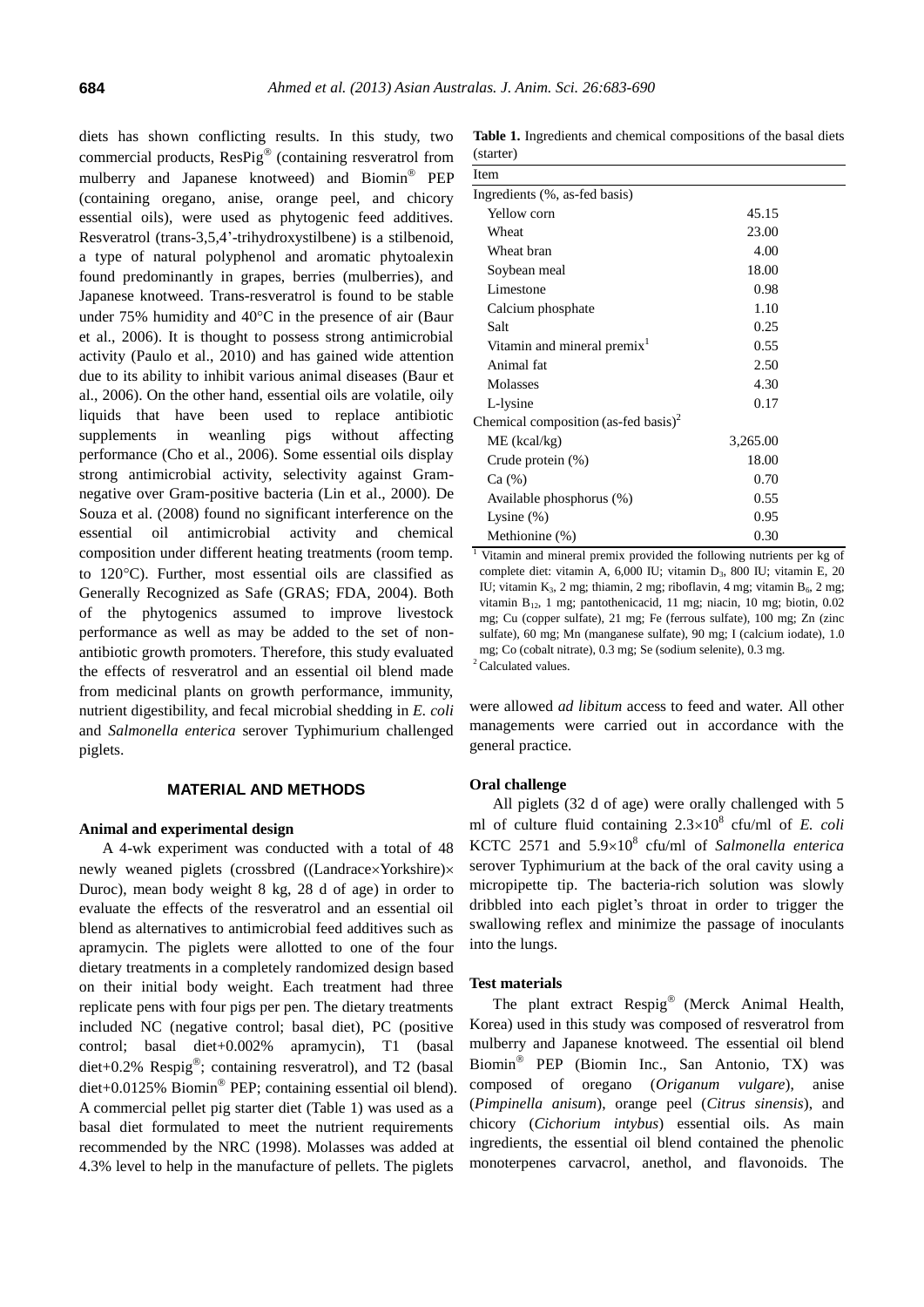structural formula of resveratrol and main bioactive components of the essential oils blend are shown in Figure 1. Apramycin (Advacare Pharma) is an aminoglycosidetype antibiotic containing the active ingredient apramycin sulfate.

## **Measurement and analysis**

Body weight and feed intake were measured at 0, 2, and 4 wks, and ADG, ADFI and FCR (feed/gain) were also calculated. Chromic oxide  $(Cr_2O_3)$  was added at a concentration of 0.2% as an indigestible index, and fresh samples of feed and feces were collected from each pen at the end of the experiment. The samples were then dried in a hot oven dryer at 70°C for 72 h, ground, and passed through a 1-mm seive. Feed and feces samples were analyzed for dry matter (DM) and nitrogen (N) concentrations (AOAC, 2000). Chromium content was determined by atomic absorption spectrophotometry (AA-6200, Shimadzu Corp., Japan), and apparent digestibilities of DM and N were calculated by indirect methods. For immunological analysis blood samples were collected from individual pigs from the jugular vein at the end of the experiment and sera were separated from blood samples by centrifugation  $(4^{\circ}C, 1,610)$ g). Immunoglobulins (IgG, IgA, and IgM) and TNF- $\alpha$  were determined using a commercial ELISA kit (BETHYL Laboratories Inc., USA) and an ELISA reader (Thermo Lab Systems, Finland).

For microbiological analysis, fecal samples were collected from each group on the 1st, 2nd, 3rd, and 4th week post-challenge. Samples were then serially diluted in sterile saline (0.9%) in a 1:10 dilution and cultured on agar media in duplicate. The culture media for *S. typhimurium*, *E. coli*, *Lactobacillus* spp., and *Bacillus* spp. were Salmonella-Shigella (SS), MacConkey (MAC), Mann, Rogosa and Sharpe (MRS), and Mannitol Egg Yolk Polymyxin (MYP)

agar, respectively. After incubation for 24 h at  $37^{\circ}$ C, colonies were counted. Microflora enumerations were expressed as  $log^{10}$  cfu/ml.

## **Statistical analysis**

For all of the statistical analysis for this experiment, the pen served as the experimental unit. All data were analyzed as CRD using the GLM Procedure of SAS (SAS, 2003). Duncan's multiple range tests (Duncan, 1955) were used to test the significant differences between treatments. Variability in the data was expressed as standard error (SE) and a probability level of  $p<0.05$  was considered as statistically significant, whereas a trend was expressed when  $p<0.10$ .

## **RESULTS**

## **Growth performance parameters**

In this study average daily gain (ADG), average daily feed intake (ADFI) and feed conversion ratio (FCR) were considered as growth performance parameters. Piglets fed PC diet showed numerically higher ADG, ADFI ( $p<0.05$ ), as well as a slightly reduced FCR (p>0.05) compared to control throughout the experimental period (Table 2). Over the entire experimental period, the T1 group showed increased ADG and ADFI compared to the NC and T2 groups ( $p<0.05$ ). However, FCR was improved in the T1 group compared to the other groups during the overall experimental period (p>0.05).

#### **Digestibility of nutrients**

In our study we measured the digestibility of dry matter (DM) and nitrogen (N) to evaluate the effect of dietary treatments. Digestibility of DM were improved by PC, T2 and T1 compared to NC diet  $(p<0.05)$ . On the other hand,



**Figure 1.** Basic structural formula of resveratrol and the main bioactive components of essential oils blend.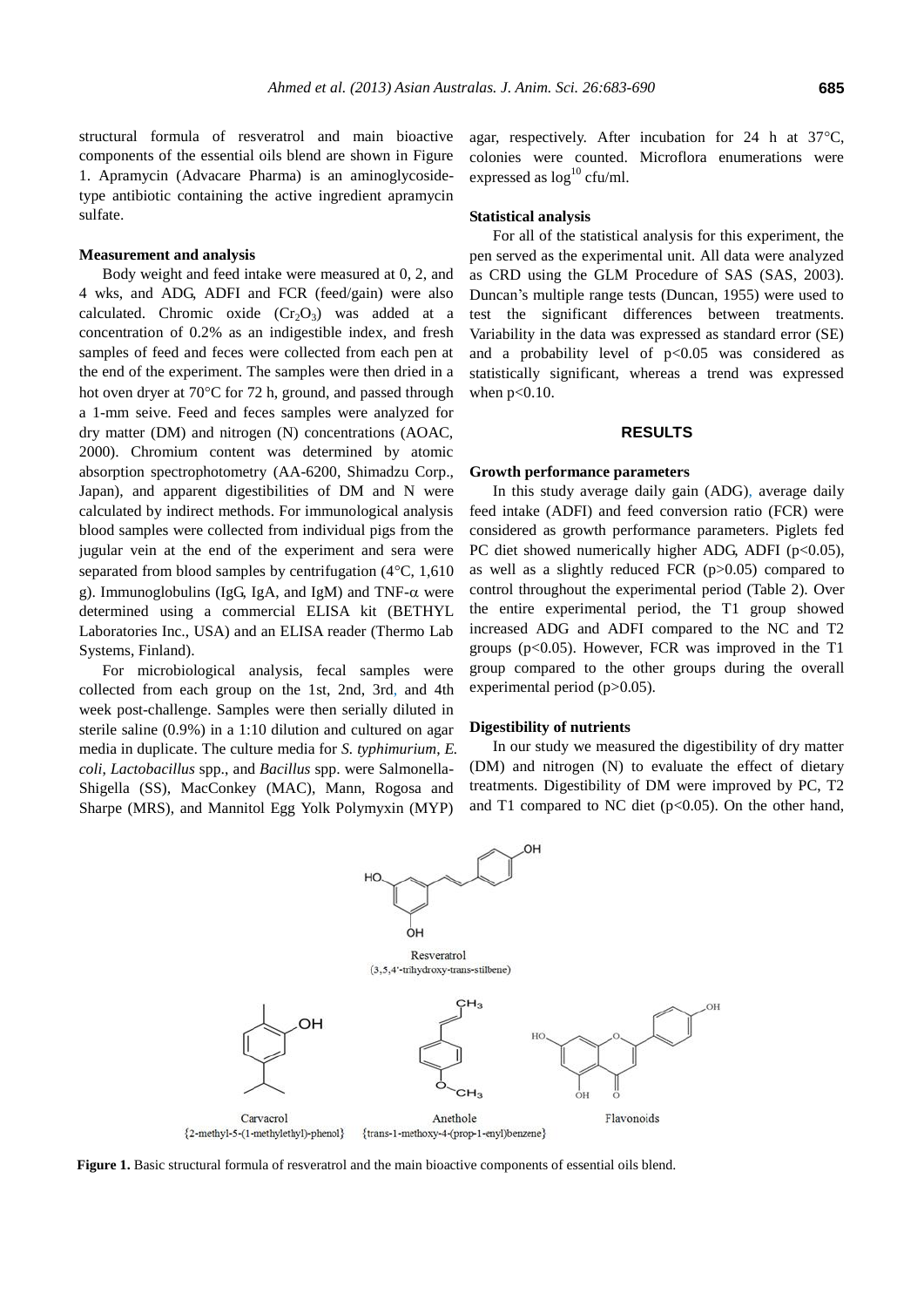| Items                             | Treatments <sup>2</sup> |                    |                  |                  | $SE^3$ |          |
|-----------------------------------|-------------------------|--------------------|------------------|------------------|--------|----------|
|                                   | NC                      | PC                 | T1               | T <sub>2</sub>   |        | p-value  |
| Initial body weight (kg)          | 8.03                    | 8.09               | 7.96             | 8.02             | 0.54   | 0.99     |
| Average daily gain $(g/d)$        |                         |                    |                  |                  |        |          |
| $0$ to $2$ wk                     | 291 <sup>b</sup>        | 400 <sup>a</sup>   | $295^{\rm b}$    | $246^b$          | 62.8   | 0.03     |
| $2$ to 4 wk                       | $176^{\rm b}$           | 317 <sup>a</sup>   | 294 <sup>a</sup> | 206 <sup>b</sup> | 41.6   | < 0.01   |
| $0$ to 4 wk                       | $234^{\circ}$           | 358 <sup>a</sup>   | 294 <sup>b</sup> | $226^{\circ}$    | 35.1   | < 0.01   |
| Average daily feed intake $(g/d)$ |                         |                    |                  |                  |        |          |
| $0$ to $2$ wk                     | 440 <sup>b</sup>        | 521 <sup>a</sup>   | 410 <sup>c</sup> | 499 <sup>a</sup> | 17.8   | < 0.0001 |
| $2$ to 4 wk                       | $516^{\circ}$           | $866^{\circ}$      | $714^{b}$        | 470 <sup>d</sup> | 9.02   | < 0.0001 |
| $0$ to 4 wk                       | 478 <sup>c</sup>        | $694$ <sup>a</sup> | $562^b$          | $484^\circ$      | 10.8   | < 0.0001 |
| Feed conversion ratio (feed/gain) |                         |                    |                  |                  |        |          |
| $0$ to $2$ wk                     | $1.52^{b}$              | $1.35^{b}$         | $1.45^{b}$       | $2.10^a$         | 0.32   | 0.03     |
| $2$ to 4 wk                       | 2.94                    | 2.81               | 2.44             | 2.42             | 0.48   | 0.34     |
| $0$ to 4 wk                       | 2.05                    | 1.97               | 1.92             | 2.17             | 0.22   | 0.41     |
| Digestibility of nutrients (%)    |                         |                    |                  |                  |        |          |
| Dry matter                        | $74.7^\circ$            | 88.0 <sup>a</sup>  | $77.4^{bc}$      | $78.7^{b}$       | 1.55   | < 0.0001 |
| Nitrogen                          | $67.6^{b}$              | $78.4^{\rm a}$     | $70.6^{\rm b}$   | $77.6^{\rm a}$   | 2.83   | < 0.01   |

Table 2. Effects of resveratrol and essential oils blend on growth performance and nutrient digestibility of challenged piglets<sup>1</sup>

a,b,c,d Means in a row with no common superscripts significantly differ ( $p$ <0.05).

<sup>1</sup> Values represent the means of three pens with four pigs per pen.

<sup>2</sup>NC (Negative control), basal diet; PC (Positive control), basal diet+0.002% Apramycin; T1, basal diet+0.2% Respig (containing resveratrol); T2, basal diet+0.0125% Biomin PEP; (essential oils blend).

<sup>3</sup> Pooled standard error.

PC and T2 diets showed the strongest effects on N digestibility  $(p<0.05)$  compared to NC and T1 diets (Table 2).

## **Serum immunoglobulin and cytokine profile**

Among the different immunoglobulins and cytokines IgG, IgM, IgA and TNF- $\alpha$  are the most important profile for immunity. Table 3 shows that the serum IgG level of pigs fed T1 diet increased compared to those fed NC diet, whereas it remained intermediate in the T2 and PC groups (p<0.05). Although there were no statistical differences in serum IgM and IgA levels among the treatments (p>0.05), concentrations were slightly higher in the T2 group. The TNF- $\alpha$  level was highest in the NC group, lowest in the PC group and intermediate in the T1 and T2 groups  $(p<0.10)$ .

# **Fecal microbial shedding**

*S. typhimurium* and *E. coli are* the most abundant pathogenic microorganisms, whereas *Bacillus* spp. and *Lactobacillus* spp. are most important beneficial microorganisms in pig's GI tract. Table 4 shows that the dietary treatments had no significant effects on fecal shedding of *S. typhimurium*, *E. coli*, and *Bacillus* spp. at 1st week (p>0.05). *Lactobacillus* spp. count was higher in the T1 and NC groups  $(p<0.05)$  compared to the PC group, whereas it did not significantly differ from that of the T2 group (p>0.05). During 2nd week pigs fed PC diet showed lower fecal *S. typhimurium* (p<0.05) and *E. coli* (p>0.05) counts than any other dietary treatment. Accordingly, there were no significant differences in *Lactobacillus* spp. and *Bacillus* spp. counts among the treatments (p>0.05).

At 3rd week post challenge, the PC group showed the

**Table 3.** Effects of resveratrol and essential oils blend on serum levels of immunoglobulins (mg/mL) and TNF- $\alpha$  (pg/mL) of challenged  $pi$ glets<sup>1</sup>

| Items                 |               | $Treatments^2$ | $SE^3$        |                  |      |         |
|-----------------------|---------------|----------------|---------------|------------------|------|---------|
|                       | NC            | PС             |               | T <sub>2</sub>   |      | p-value |
| $IgG$ (mg/ml)         | $304^{\circ}$ | $366^b$        | $466^{\circ}$ | 409 <sup>b</sup> | 27.7 | < 0.01  |
| Ig $M$ (mg/ml)        | 30.2          | 29.9           | 30.0          | 30.3             | 0.64 | 0.90    |
| IgA(mg/ml)            | 6.33          | 5.80           | 6.85          | 6.87             | 0.83 | 0.04    |
| TNF- $\alpha$ (pg/ml) | $136^{\circ}$ | $99.0^{b}$     | $115^{ab}$    | $108^{ab}$       | 17.7 | 0.09    |

a,b,c Means in a row with no common superscripts significantly differ (p<0.05) or tend to differ (p<0.10).

<sup>1</sup> Values represent the means of three pens with four pigs per pen.

<sup>2</sup> NC (Negative control), basal diet; PC (Positive control), basal diet+0.002% Apramycin; T1, basal diet+0.2% Respig (containing resveratrol); T2, basal diet+0.0125% Biomin PEP; (essential oils blend).

<sup>3</sup> Pooled standard error.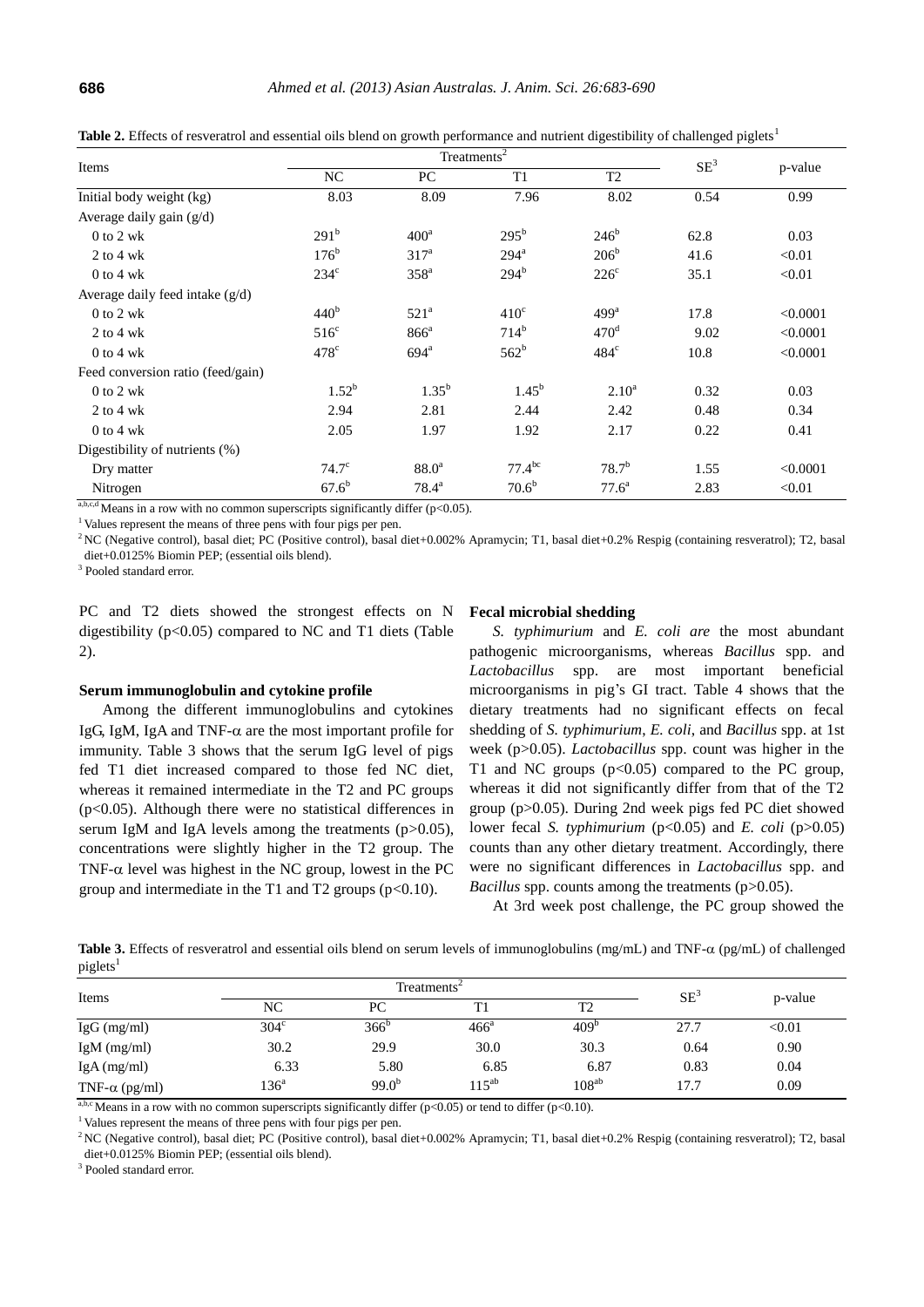| Week               |                   | Treatments $\overline{2}$ |                   |                     |        |          |
|--------------------|-------------------|---------------------------|-------------------|---------------------|--------|----------|
|                    | $\rm NC$          | ${\rm P}{\bf C}$          | T1                | $\operatorname{T2}$ | $SE^3$ | p-value  |
| S. typhimurium     |                   |                           |                   |                     |        |          |
| 1                  | 4.09              | 3.54                      | 3.68              | 4.04                | 0.37   | 0.26     |
| $\overline{2}$     | 4.09 <sup>a</sup> | 1.88 <sup>b</sup>         | $3.82^{\rm a}$    | 4.37 <sup>a</sup>   | 0.52   | < 0.01   |
| 3                  | 4.26 <sup>a</sup> | $1.33^{b}$                | 3.66 <sup>a</sup> | 3.99 <sup>a</sup>   | 0.42   | < 0.01   |
| 4                  | $4.34^{a}$        | $0.80^{\circ}$            | $3.34^{b}$        | $3.39^{b}$          | 0.44   | < 0.0001 |
| E. coli            |                   |                           |                   |                     |        |          |
|                    | 4.88              | 5.09                      | 5.46              | 5.45                | 0.33   | 0.16     |
| $\overline{2}$     | 5.64              | 5.19                      | 5.58              | 5.75                | 0.35   | 0.29     |
| 3                  | 6.08 <sup>a</sup> | 5.06 <sup>b</sup>         | $5.34^{b}$        | $5.25^{b}$          | 0.27   | 0.01     |
| 4                  | $6.23^{a}$        | $5.07^{\rm b}$            | $5.26^{b}$        | $5.13^{b}$          | 0.18   | < 0.01   |
| Lactobacillus spp. |                   |                           |                   |                     |        |          |
| 1                  | $7.04^a$          | 6.23 <sup>b</sup>         | 7.21 <sup>a</sup> | $6.62^{ab}$         | 0.39   | 0.05     |
| 2                  | 7.24              | 6.73                      | 7.33              | 7.29                | 0.32   | 0.15     |
| 3                  | $7.12^{ab}$       | $6.55^{b}$                | $7.08^{ab}$       | 7.50 <sup>a</sup>   | 0.36   | 0.07     |
| 4                  | $6.95^b$          | $7.18^{b}$                | $6.79^{b}$        | $7.71^{\rm a}$      | 0.27   | 0.01     |
| Bacillus spp.      |                   |                           |                   |                     |        |          |
| 1                  | 5.91              | 6.01                      | 6.17              | 6.21                | 0.25   | 0.46     |
| $\overline{2}$     | 6.33              | 6.53                      | 6.37              | 6.64                | 0.39   | 0.76     |
| 3                  | 6.38              | 6.43                      | 6.29              | 6.56                | 0.44   | 0.90     |
| 4                  | 6.22              | 6.23                      | 6.10              | 6.75                | 0.54   | 0.51     |

Table 4. Effects of dietary treatments on fecal microbial concentrations in challenged piglets (cfu/ml)<sup>1</sup>

<sup>a,b</sup> Means in a row with no common superscripts significantly differ (p<0.05) or tend to differ (p<0.10).

<sup>1</sup> Values represent the means of three pens with four pigs per pen.

 $2NC$  (Negative control), basal diet; PC (Positive control), basal diet+0.002% Apramycin; T1, basal diet+0.2% Respig (containing resveratrol); T2, basal diet+0.0125% Biomin PEP; (essential oils blend).

<sup>3</sup> Pooled standard error.

lowest shedding of *S. typhimurium* compared to control (p<0.05), whereas *E. coli* shedding was reduced by all dietary treatments (p<0.05). *Lactobacillus* spp. (p<0.10) and *Bacillus* spp. (p>0.05) counts both increased upon administration of T2 diet compared to others. At  $4<sup>th</sup>$  week post challenge, the PC group showed the lowest *S. typhimurium* counts, the NC diet group the highest counts, and the T1 and T2 groups intermediate counts  $(p<0.05)$ . The NC group also showed the highest *E. coli* shedding compared to other treatments (p<0.05). Both *Lactobacillus* spp. and *Bacillus* spp. counts increased in the T2 group, although *Bacillus* spp. count did not significantly differ among the groups  $(p>0.05)$ .

## **DISCUSSION**

In the present study, we evaluated whether or not resveratrol and an essential oils blend can influence growth performance, humoral immune function, nutrient digestibility, as well as fecal shedding of microorganisms as alternatives to antibiotics in challenged weaned piglets. The results of our study showed that PC diet significantly improved ADG and ADFI during the post-weaning period in piglets, consistent with the findings of Cromwell (1991) and Oetting et al. (2006). An improved FCR was found in T1 group, whereas the growth performance of T2 group was poor. Antibiotic growth promoters exert positive effects on animal growth performance by reducing the pathogenic microbial load, thereby increasing nutrient utilization in the gastrointestinal tract (Cromwell, 2001). The observed decrease in feed intake in T1 group during 0 to 2 wks period may be due to the aversive palatability of resveratrol leading to an immediate reduction in feed intake (Alexandre et al., 2010). The improved FCR in piglets fed T1 diet could be attributed to the effects of resveratrol, which mediated reduction of pathogenic microbes (*E. coli* and *Salmonella*) and improved utilization of nutrients in the digestive tract. Similar improvements in FCR have been observed upon treatment with resveratrol (Paulo et al., 2010) to pigs or concentrated grape pomace containing resveratrol (Viveros et al., 2011) to broilers. The poor growth performance in T2 group can be explained as low feed intake by the effect of strong flavor of essential oil which reduced the palatability of the diet. Jugl-Chizzola et al. (2006) previously found dose-related depressions of palatability in pigs fed essential oils from thyme and oregano. Stress induced by pathogenic challenge could be another reason and more positive results can be obtained under normal conditions. Kroismayr et al. (2008) previously found no significant effects of essential oils on growth performance parameters of weaned piglets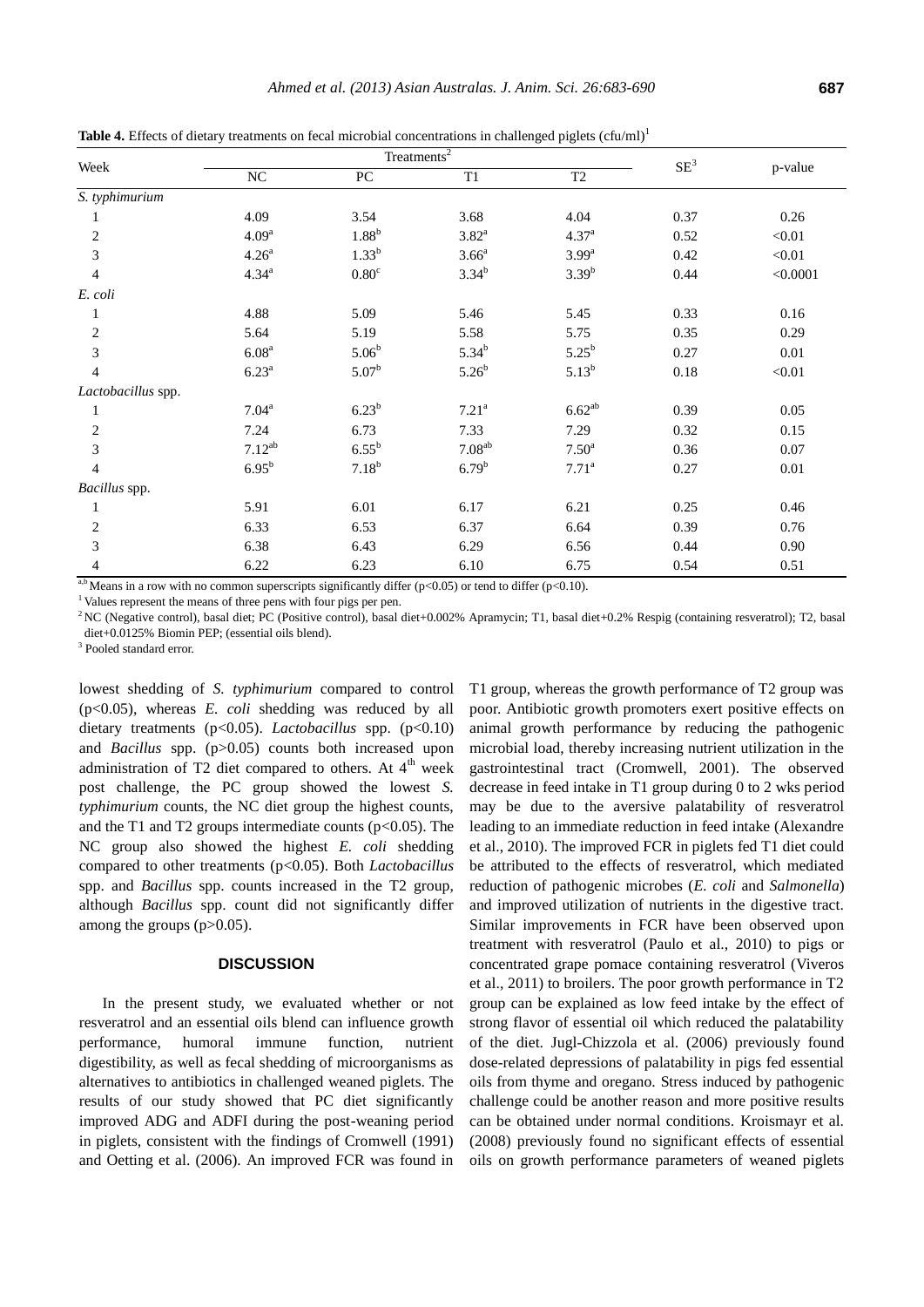compared to antibiotic and negative control. The oral challenge of pigs with pathogenic *E. coli* 2571 and *Salmonella* has been used widely as a model of postweaning lag phase (Wellock et al., 2008). The feed intake and growth rate responses have proven to be useful measures of the clinical manifestations in pigs with enteric disease (Balaji et al., 2000). The poor growth performance in this experiment compared to the target performance of pigs of the same age (ADG: 234 g vs 460 g; ADFI: 478 g vs 620 g; FCR: 2.05 vs 1.35) can be explained as the effect of challenging with pathogenic *E. coli* and Salmonella (Close, 2002).

Further, we observed improved DM and N digestibility in the PC and T2 groups compared to the NC and T1 groups. Similar improvement in digestibility has been shown in pigs fed an essential oils blend (Huang et al., 2010). The antibiotic effects of essential oil supplementation may influence the formation of intestinal bacterial colonies as well as promote production of digestive enzymes, which could influence DM and N digestibility (Stoni et al., 2006). However, Cho et al. (2006) found negative effect of essential oils on N digestibility.

Plasma IgG is the major serum immunoglobulin that protects extra vascular compartments against pathogenic microorganisms, resulting in long-lasting immunity. In this study, resveratrol and essential oils blend showed the ability to boost IgG levels in weaned piglets under challenged conditions ( $p<0.05$ ). Similar increases in IgG concentration upon treatment with resveratrol or different plant extracts such as cinnamon, thyme, and oregano have been confirmed in mice and pigs (Liu et al., 2003; Namkung et al., 2004). In contrast, the IgG level in pigs remained the same as control following treatment with oregano oil mixed with anis and citrus oils (Kommera et al., 2006). The mechanism by which phytogenic feed additives increase IgG levels is largely unknown and should be elucidated. It is possible that active molecules from phytogenics (polyphenols, essential oils, etc.) act as additional ligands of Fc receptors, which bind to IgG and stimulate the immune response (Nimmerjahn and Ravetch, 2010). Cytokines such as IL-1 $\beta$ and TNF- $\alpha$ , which are known to mediate the inflammatory response (Dinarello, 1988), have been linked to alterations in nutrient uptake and utilization (Spurlock, 1997). In our results, the TNF- $\alpha$  level was higher in the NC group compared to the PC group, whereas it was intermediate in the T1 and T2 groups, consistent with the findings of Trevisi et al. (2007).

Pathogenic microorganisms reduce the growth rate and health status of pigs by producing toxins, utilizing the nutrients within host animals (Gaggia et al., 2010), and suppressing microbes that synthesize vitamins or other growth factors [\(Falaki et al., 2010](javascript:;)). To evaluate the effects of various dietary treatments on fecal shedding of microorganisms (*S. typhimurium*, *E. coli*, *Lactobacillus* spp., and *Bacillus* spp.), bacterial concentrations were determined at 1st, 2nd, 3rd, and 4th week post challenge. The order of inhibitory effects of the dietary treatments on fecal shedding of microorganisms was: *S. typhimurium*; PC>T1>T2>NC, *E. coli*; PC>T2>T1>NC, *Lactobacillus* spp.; T1>NC>PC>T2, *Bacillus* spp.; T1>NC>PC>T2.

The PC diet showed the highest inhibitory effect on *S. typhimurium* and *E. coli* which is likely due to the bactericidal action of Apramycin. The T1 diet showed the highest inhibitory effect on *Lactobacillus* spp. and *Bacillus* spp., in contrast T2 diet increased their number. Manzanilla et al. (2004) and Castillo et al. (2006) also found an increase in the number of *Lactobacillus* spp. upon supplementation with mixed essential oils. The main bioactive compound of the essential oil blend used in this study was the phenolic carvacrol. Si et al. (2006) reported that carvacrol is less active against *Lactobacilli* and *Bifidobacteria* in comparison to pathogenic bacteria such as *E. coli* and *S. typhimurium*, which is partially consistent with our observations. Resveratrol is a phytoalexin of low molecular weight that has been shown to possess bacteriostatic activity specifically against Gram-positive bacteria such as *Bacillus* spp. (Paulo et al., 2010) rather than Gram-negative bacteria such as *S. typhimurium* and *E. coli*.

Although it is generally accepted that antibiotics administered at growth-promoting doses reduce the number of bacteria in the gut, the response in the literature is not always consistent, depending on the type of antibiotic and dosage. Indeed, resistance against aminoglycoside type antibiotics may be responsible for the increased fecal shedding of *Lactobacillus* spp. observed in our study (Zhou et al., 2005; Castillo et al., 2006).

# **IMPLICATIONS**

In total, the above findings suggest that supplementing resveratrol to weaned piglets could have beneficial effects on growth performance, immune function and the microbial ecosystem following challenge. The growth performance parameters investigated in this study were not positively affected by the essential oil blend. Further feeding trials using resveratrol and essential oils at different inclusion rates are required in order to better understand the effects of such additives as antibiotic alternatives as well as to elucidate their mechanisms of action.

## **ACKNOWLEDGEMENTS**

The study was supported by the Cooperative Research Program for Agriculture Science and Technology Development, Rural Development Administration, Republic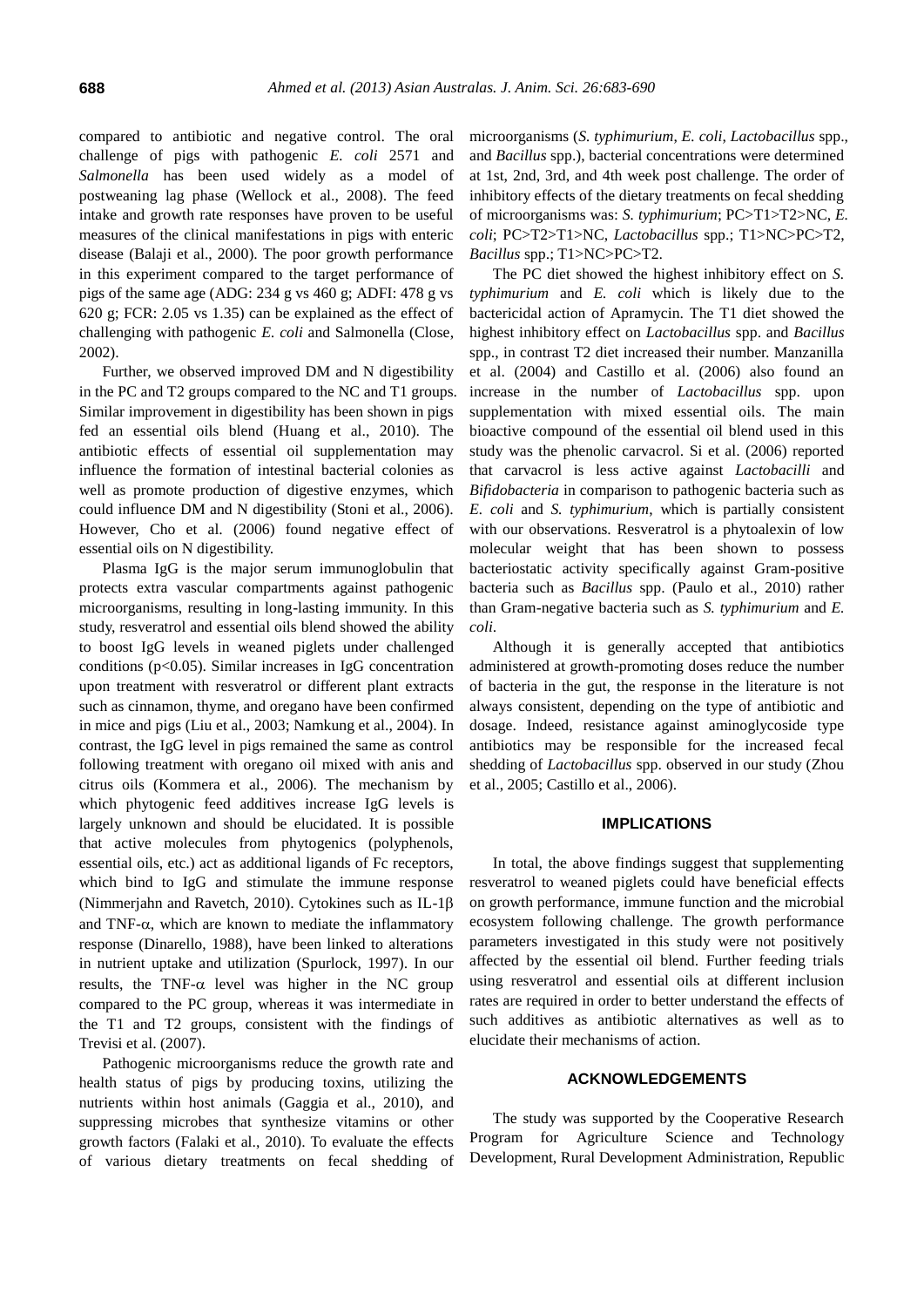of Korea.

# **REFERENCES**

- Alexandre, D. P., B. Stéphane and A. Fabienne. 2010. Resveratrol suppresses body mass gain in a seasonal non-human primate model of obesity. BMC Physiol. 10:11. Available at: <http://www.biomedcentral.com/1472-6793/10/11>
- AOAC. 2000. Official methods of analysis. 17<sup>th</sup> edn. Association of Official Analytical Chemists, Washington, DC.
- Balaji, R., K. J. Wright, C. M. Hill, S. S. Dritz, E. L. Knoppel and J. E. Minton. 2000. Acute phase responses of pigs challenged orally with *Salmonella typhimurium*. J. Anim. Sci. 78:1885- 1891.
- Baur, J. A., K. J. Pearson, N. L. Price, et al. 2006. Resveratrol improves health and survival of mice on a high calorie diet. Nature 444:337-342.
- Bhandari, S. K., B. Xu, C. M. Nyachoti, D. W. Giesting and D. O. Krause. 2008. Evaluation of alternatives to antibiotics using an *Escherichia coli* K88+ model of piglet diarrhea: effects on gut microbial ecology. J. Anim. Sci. 86:836-847.
- Castillo, M., S. M. [Martín-Orúe,](http://www.ncbi.nlm.nih.gov/pubmed?term=Mart%C3%ADn-Or%C3%BAe%20SM%5BAuthor%5D&cauthor=true&cauthor_uid=16971574) M. Roca, E. G. Manzanilla, I. Badiola, J. F. Perez and J. Gasa. 2006. The response of gastrointestinal microbiota to avilamycin, butyrate, and plant extracts in early-weaned pigs. J. Anim. Sci. 84:2725-2734.
- Chang, C. P., J. Y. Chang, F. Y. Wang and J. G. Chang. 1995. The effect of Chinese medicinal herb Zingiberis rhizoma extract on cytokine secretion by human peripheral blood mononuclear cells. J. Ethnopharmacol. 48:13-19.
- Cho, J. H., Y. J. Chen, B. J. Min, H. J. Kim, O. S. Kwon, K. S. Shon, I. H. Kim, S. J. Kim and A. Asamer. 2006. Effect of essential oils supplementation on growth performance, IgG concentration and fecal noxious gas concentration of weaned pigs. Asian Australas. J. Anim. Sci. 19:80-85.
- Close, W. H. 2002. Premier Pig Program Manual. Alltech Inc., Melbourne, Australia. pp. 6.4-1.
- Cromwell, G. L. 1991. Antimicrobial agents. In: Swine Nutrition (Ed. E. R. Miller, D. E. Ullrey and A. J. Lewis). Butterworth-Heinemann, Stoneham, Massachusetts. pp. 297-314.
- Cromwell, G. L. 2001. Antimicrobial and promicrobial agents. In: Swine Nutrition (Ed. A. J. Lewis and L. L. Southern). Butterworth-Heinemann, Stoneham, Massachusetts. pp. 405- 412.
- De Souza, E. L., T. L. M. Stamford, E. D. O. Lima, J. M. Barbosa Filho and M. O. M. Marques. 2008. Interference of heating on the antimicrobial activity and chemical composition of Origanum vulgare L. (Lamiaceae) essential oil. Ciênc. Tecnol. Aliment. 28:418-422.
- Dinarello, C. A. 1988. Biology of interleukin 1. FASEB J. 2:108- 115.
- Duncan, D. B. 1955. Multiple range and multiple F test. Biometrics 11:1-42.
- Falaki, M., M. Shams Shargh, B. Dastar, S. Zerehdaran and M. Khomairi. 2010. The investigation of intestinal microflora and growth response of young broilers given feed supplemented with different levels of probiotic and prebiotic. J. Anim. Vet. Adv. 9:2685-2690.
- FDA. 2004. Food and Drug Administration of the US, 21 CFR 184. Online. Available at: http://www.cfsan.fda.gov/eafus.html
- Gaggia, F., P. Mattarelli and B. Biavati. 2010. Probiotics and prebiotics in animal feeding for safe food production. Int. J. Food Microbiol. 141 (Suppl 1):S15-S28.
- Hernandez, F., J. Madrid, V. Garcia, J. Orengo and M. D. Megias. 2004. Influence of two plant extract on broiler performance, digestibility, and digestive organ size. Poult. Sci. 83:169-174.
- Huang, Y., J. S. Yoo, H. J. Kim, Y. Wang, Y. J. Chen, J. H. Cho and I. H. Kim. 2010. Effects of dietary supplementation with blended essential oils on growth performance, nutrient digestibility, blood profiles and fecal characteristics in weanling pigs. Asian Australas. J. Anim. Sci. 23:607-613.
- Hughes, R. J., J. D. Brooker and C. Smyl. 2005. Growth rate of broiler chickens given condensed tannins extracted from grape seed. In: Proceedings of the 17th Annual Australian Poultry Science Symphosium, Poultry Research Foundation, University of Sidney, Australia. Vol. 17:65-68.
- Jugl-Chizzola, M., E. Ungerhofer, C. Gabler, W. Hagmuller, R. Chiz-zola, K. Zitterl-Eglseer and C. Franz. 2006. Testing of the palatability of *Thymus vulgaris* L. and *Origanum vulgare* L. as flavouring feed additive for weaner pigs on the basis of a choice experiment. Berl. Munch. Tierarztl. Wochenschr. 119:238-243.
- Kroismayr, A., K. Schedle, J. Sehm, M. W. Pfaffl, C. Plitzner, H. Foissy, T. Ettle, H. Mayer, M. Schreiner and W. Windisch. 2008. Effects of antimicrobial feed additives on gut microbiology and blood parameters of weaned piglets. Die Bodenkultur 59:111-120.
- Kommera, S. K., R. D. Mateo, F. J. Neher and S. W. Kim. 2006. Phytobiotics and organic acids as potential alternatives to the use of antibiotics in nursery pig diets. Asian Australas. J. Anim. Sci. 19:1784-1789.
- Kohlert, C., I. Van Rensen, R. Marz, G. Schindler, E. U. Graefe and M. Veit. 2000. Bioavailability and pharmokinetics of natural volatile terpenes in animal and humans. Planta Medica 66:495-505.
- Lin, C. M., J. F. Preston and C. Wei. 2000. Antibacterial mechanism of allyl isothiocyanate. J. Food Prot. 63:727-734.
- [Liu, H. S.](http://www.ncbi.nlm.nih.gov/pubmed?term=Liu%20HS%5BAuthor%5D&cauthor=true&cauthor_uid=12854144), C. E. [Pan,](http://www.ncbi.nlm.nih.gov/pubmed?term=Pan%20CE%5BAuthor%5D&cauthor=true&cauthor_uid=12854144) W. [Yang and](http://www.ncbi.nlm.nih.gov/pubmed?term=Yang%20W%5BAuthor%5D&cauthor=true&cauthor_uid=12854144) X. M[. Liu.](http://www.ncbi.nlm.nih.gov/pubmed?term=Liu%20XM%5BAuthor%5D&cauthor=true&cauthor_uid=12854144) 2003. Antitumor and immunomodulatory activity of resveratrol on experimentally implanted tumor of H22 in Balb/c mice. World J. Gastroenterol. 9:1474-1476.
- Manzanilla, E. G., J. F. Perez, M. Martin, C. Kamel, F. Baucells and J. Gasa. 2004. Effect of plant extracts and formic acid on the intestinal equilibrium of early-weaned pigs. J. Anim. Sci. 82:3210-3218.
- Namkung, H., M. Li, J. Gong, H. Yu, M. Cottrill and C. F. M. de Lange. 2004. Impact of feeding blends of organic acids and herbal extracts on growth performance, gut microbiota and digestive function in newly weaned pigs. Can. J. Anim. Sci. 84:697-704.
- NRC (National Research Council). 1998. Nutrient requirement of Swine. 10th Ed. National Academy Press, Washington, DC, USA.
- Nimmerjahn, F. and J. V. Ravetch. 2010. Antibody-mediated modulation of immune responses. Immunol. Rev. 236:265-275.
- Oetting, L. L., C. E. Utiyama, P. A. Giani, U. D. Ruiz and V. S. Miyada. 2006. Effects of herbal extracts and antimicrobials on apparent digestibility, performance, organs morphometry and intestinal histology of weanling pigs. Braz. J. Anim. Sci.